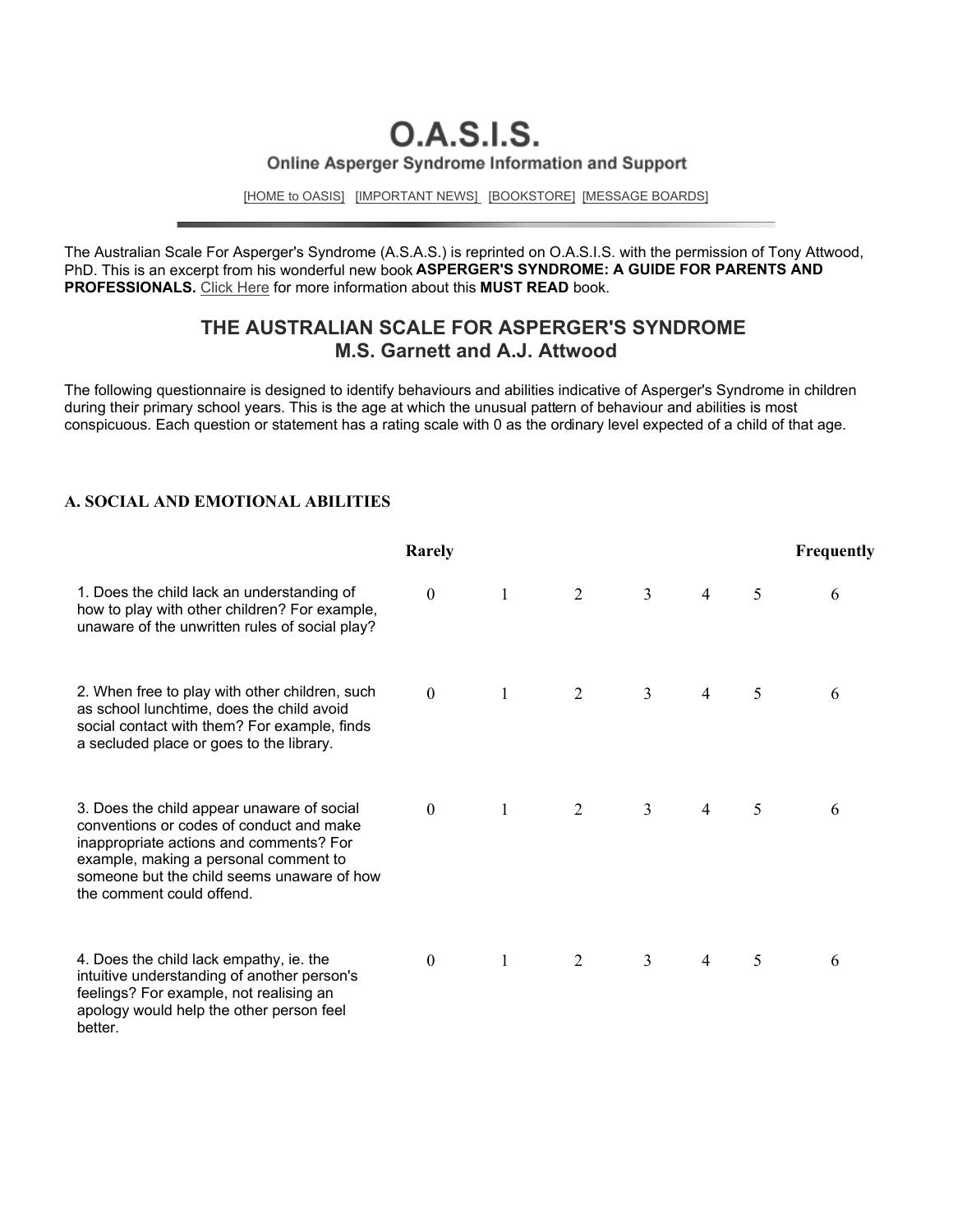| 5. Does the child seem to expect other people<br>to know their thoughts, experiences and<br>opinions? For example, not realising you<br>could not know about something because you<br>were not with the child at the time. | $\Omega$     |   | 2              | 3              | 4              | 5 | 6 |
|----------------------------------------------------------------------------------------------------------------------------------------------------------------------------------------------------------------------------|--------------|---|----------------|----------------|----------------|---|---|
| 6. Does the child need an excessive amount<br>of reassurance, especially if things are<br>changed or go wrong?                                                                                                             | $\theta$     | 1 | $\overline{2}$ | 3              | 4              | 5 | 6 |
| 7. Does the child lack subtlety in their<br>expression of emotion? For example, the child<br>shows distress or affection out of proportion to<br>the situation.                                                            | $\mathbf{0}$ | 1 | $\overline{2}$ | $\overline{3}$ | 4              | 5 | 6 |
| 8. Does the child lack precision in their<br>expression of emotion? For example, not<br>understanding the levels of emotional<br>expression appropriate for different people.                                              | $\mathbf{0}$ | 1 | $\overline{2}$ | 3              | 4              | 5 | 6 |
| 9. Is the child not interested in participating in<br>competitive sports, games and activities. 0<br>means the child enjoys competitive sports.                                                                            | $\mathbf{0}$ | 1 | $\overline{2}$ | 3              | $\overline{4}$ | 5 | 6 |
| 10. Is the child indifferent to peer pressure? 0<br>means the child follows crazes. For example,<br>does not follow the latest craze in toys or<br>clothes.                                                                | $\theta$     | 1 | $\overline{2}$ | 3              | $\overline{4}$ | 5 | 6 |

## **B. COMMUNICATION SKILLS**

|                                                                                                                                                                                    | Rarely   |                     |   | <b>Frequently</b> |
|------------------------------------------------------------------------------------------------------------------------------------------------------------------------------------|----------|---------------------|---|-------------------|
| 11. Does the child take a literal interpretation<br>of comments? For example, is confused by<br>phrases such as "pull your socks up," "looks"<br>can kill" or "hop on the scales." | $\Omega$ | $1 \quad 2 \quad 3$ | 4 |                   |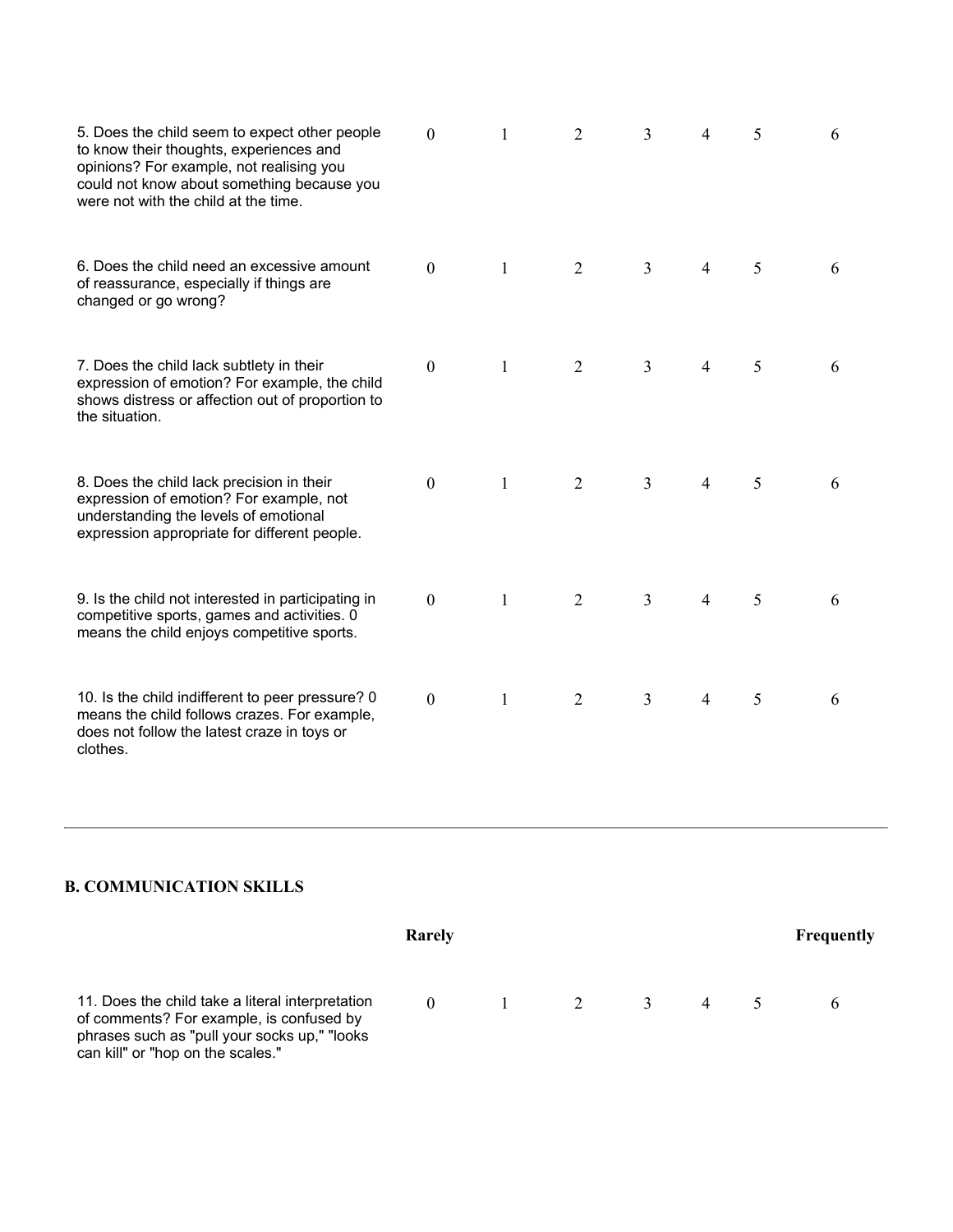| 12. Does the child have an unusual tone of<br>voice? For example, the child seems to have<br>a "foreign" accent or monotone that lacks<br>emphasis on key words.                                                                     | $\theta$         | 1            | 2              | 3              | 4 | 5 | 6 |
|--------------------------------------------------------------------------------------------------------------------------------------------------------------------------------------------------------------------------------------|------------------|--------------|----------------|----------------|---|---|---|
| 13. When taking to the child does he or she<br>appear uninterested in your side of the<br>conversation? For example, not asking about<br>or commenting on your thoughts or opinions<br>on the topic.                                 | $\overline{0}$   | $\mathbf{1}$ | $\overline{2}$ | $\overline{3}$ | 4 | 5 | 6 |
| 14. When in a conversation, does the child<br>tend to use less eye contact than you would<br>expect?                                                                                                                                 | $\overline{0}$   | 1            | 2              | 3              | 4 | 5 | 6 |
| 15. Is the child's speech over-precise or<br>pedantic? For example, talks in a formal way<br>or like a walking dictionary.                                                                                                           | $\boldsymbol{0}$ | $\mathbf{1}$ | $\overline{2}$ | $\overline{3}$ | 4 | 5 | 6 |
| 16. Does the child have problems repairing a<br>conversation? For example, when the child is<br>confused, he or she does not ask for<br>clarification but simply switches to a familiar<br>topic, or takes ages to think of a reply. | $\boldsymbol{0}$ | 1            | 2              | 3              | 4 | 5 | 6 |

### **C. COGNITIVE SKILLS**

| Rarely                                                                                                                                                                                                                                 |          |  |  |   |                |   |   |
|----------------------------------------------------------------------------------------------------------------------------------------------------------------------------------------------------------------------------------------|----------|--|--|---|----------------|---|---|
| 17. Does the child read books primarily for<br>information, not seeming to be interested in<br>fictional works? For example, being an avid<br>reader of encyclopaedias and science books<br>but not keen on adventure stories.         | $\theta$ |  |  | 3 | $\overline{4}$ |   | 6 |
| 18. Does the child have an exceptional<br>long-term memory for events and facts? For<br>example, remembering the neighbour's car<br>registration of several years ago, or clearly<br>recalling scenes that happened many years<br>ago. | $\theta$ |  |  | 3 | $\overline{4}$ | 5 | 6 |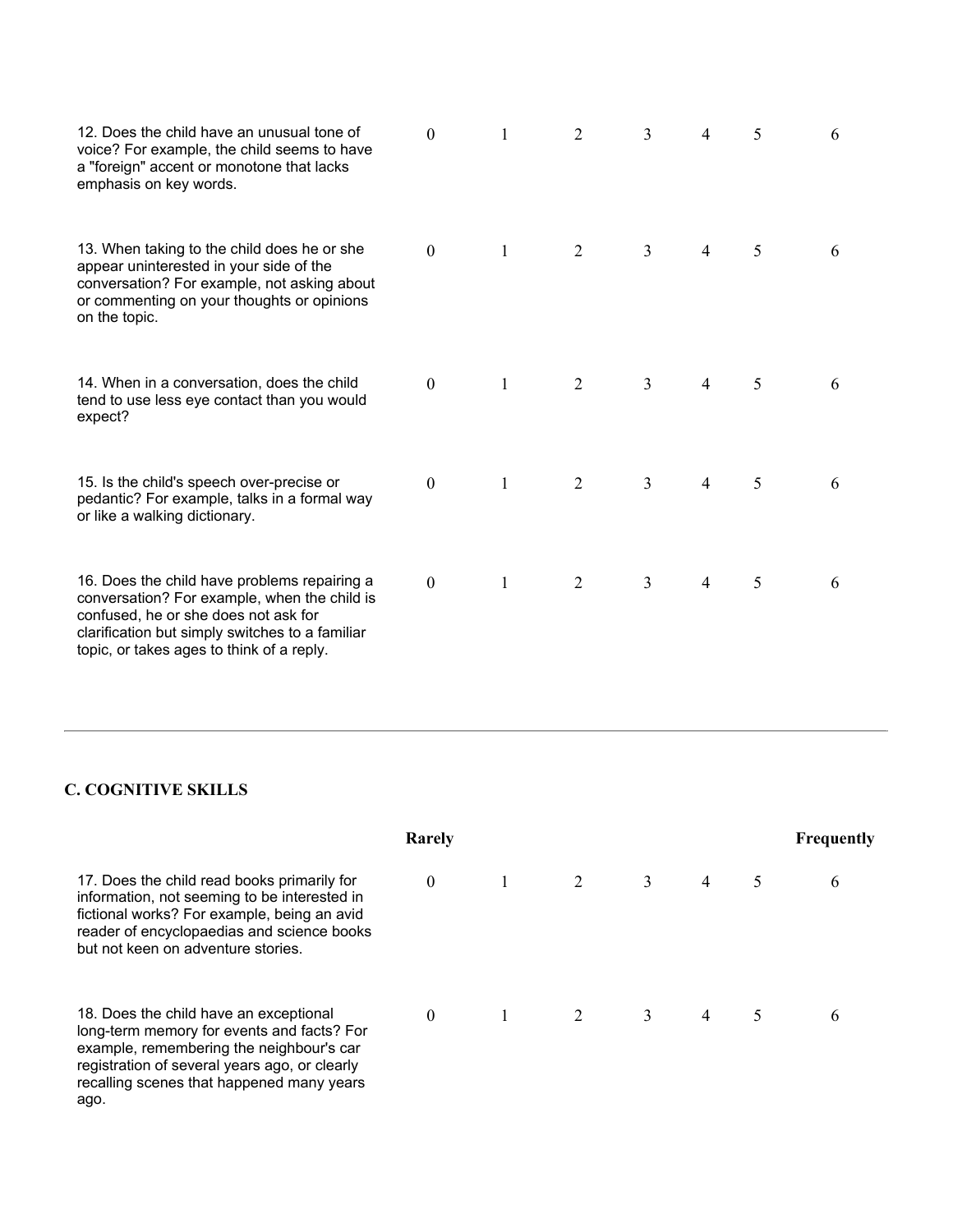| 19. Does the child lack social imaginative     | and the state of the state of the | $\overline{2}$ | $\rightarrow$ |  |  |
|------------------------------------------------|-----------------------------------|----------------|---------------|--|--|
| play? For example, other children are not      |                                   |                |               |  |  |
| included in the child's imaginary games or the |                                   |                |               |  |  |
| child is confused by the pretend games of      |                                   |                |               |  |  |
| other children.                                |                                   |                |               |  |  |
|                                                |                                   |                |               |  |  |

### **D. SPECIFIC INTERESTS**

|                                                                                                                                                                                                                                       | Rarely         |   |                |                |   | <b>Frequently</b> |
|---------------------------------------------------------------------------------------------------------------------------------------------------------------------------------------------------------------------------------------|----------------|---|----------------|----------------|---|-------------------|
| 20. Is the child fascinated by a particular topic<br>and avidly collects information or statistics on<br>that interest? For example, the child becomes<br>a walking encyclopaedia of knowledge on<br>vehicles, maps or league tables. | $\mathbf{0}$   | 2 | 3              | $\overline{4}$ | 5 | 6                 |
| 21. Does the child become unduly upset by<br>changes in routine or expectation? For<br>example, is distressed by going to school by a<br>different route.                                                                             | $\overline{0}$ | 2 | $\overline{3}$ | $\overline{4}$ | 5 | 6                 |
| 22. Does the child develop elaborate routines<br>or rituals that must be completed? For<br>example, lining up toys before going to bed.                                                                                               | $\mathbf{0}$   | 2 | $\overline{3}$ | $\overline{4}$ | 5 | 6                 |

### **E. MOVEMENT SKILLS**

|                                                                                                        | Rarely       |          |     |                | <b>Frequently</b> |
|--------------------------------------------------------------------------------------------------------|--------------|----------|-----|----------------|-------------------|
| 23. Does the child have poor motor<br>coordination? For example, is not skilled at<br>catching a ball. | $\mathbf{U}$ | $\sim$ 1 | 2 3 | $\overline{4}$ |                   |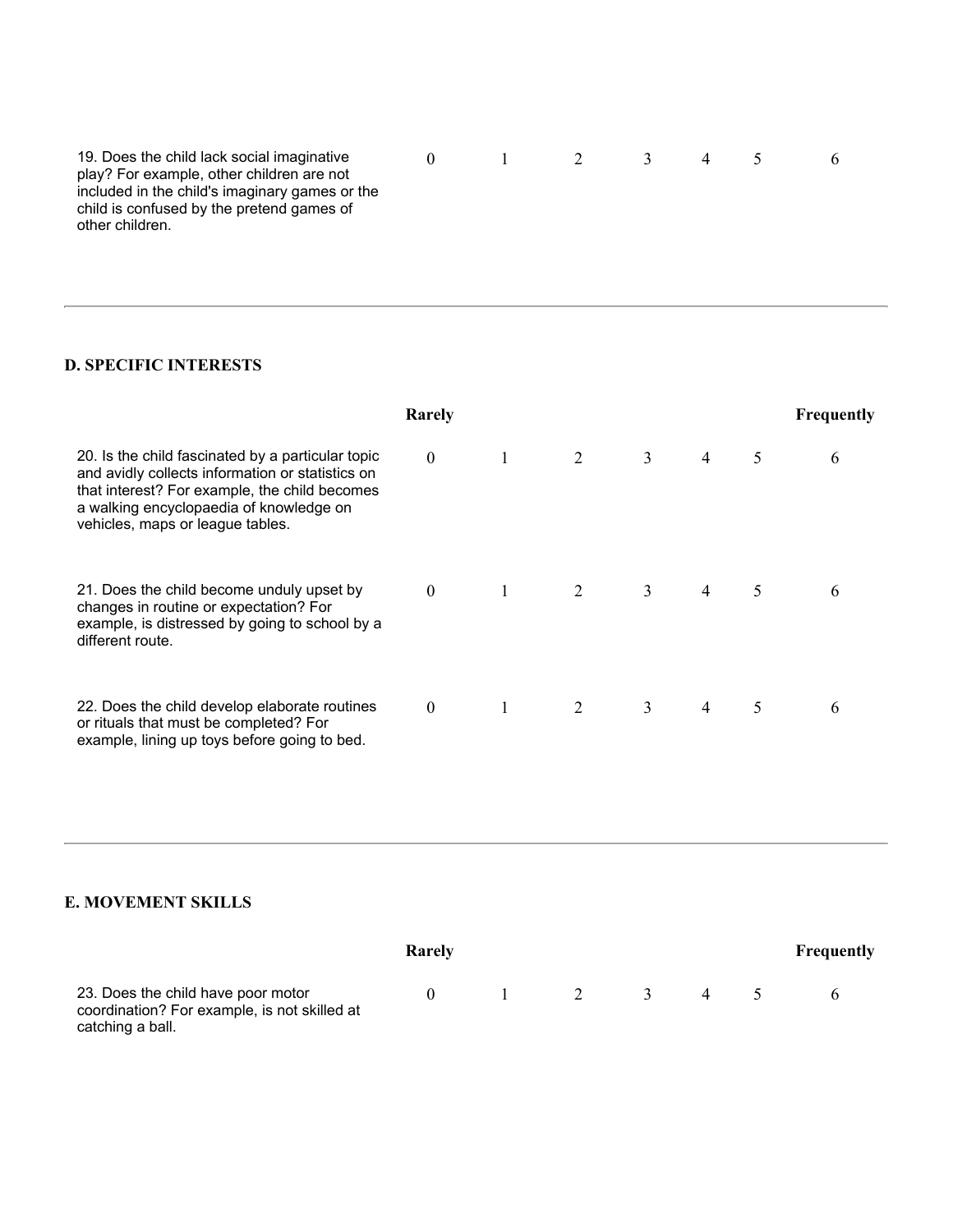| 24. Does the child have an odd gait when |  |  | $0 \t 1 \t 2 \t 3 \t 4 \t 5 \t 6$ |  |
|------------------------------------------|--|--|-----------------------------------|--|
| running?                                 |  |  |                                   |  |

#### F. **OTHER CHARACTERISTICS**

| For this section, tick whether the child has shown any of<br>the following characteristics: |  |
|---------------------------------------------------------------------------------------------|--|
| (a) Unusual fear or distress due to:                                                        |  |
| ordinary sound, e.g. electrical appliances                                                  |  |
| light touch on skin or scalp                                                                |  |
| wearing particular items of clothing                                                        |  |
| unexpected noises                                                                           |  |
| seeing certain objects                                                                      |  |
| noisy, crowded places, e.g. supermarkets                                                    |  |
| (b) A tendency to flap or rock when excited or distressed                                   |  |
| (c) A lack of sensitivity to low levels of pain                                             |  |
| (d) Late in acquiring speech                                                                |  |
| (e) Unusual facial grimaces or tics                                                         |  |

If the answer is yes to the majority of the questions in the scale, and the rating was between two and six (i.e. conspicuously above the normal range), it does not automatically imply the child has Asperger's Syndrome. However, it is a possiblity and a referral for a diagnostic assessment is warranted.

© M.S. Garnett and A.J. Attwood

The Australian Scale for Asperger's Syndrome (A.S.A.S.) was taken from the following book by Tony Attwood, PhD.:

#### **ASPERGER'S SYNDROME A GUIDE FOR PARENTS AND PROFESSIONALS**